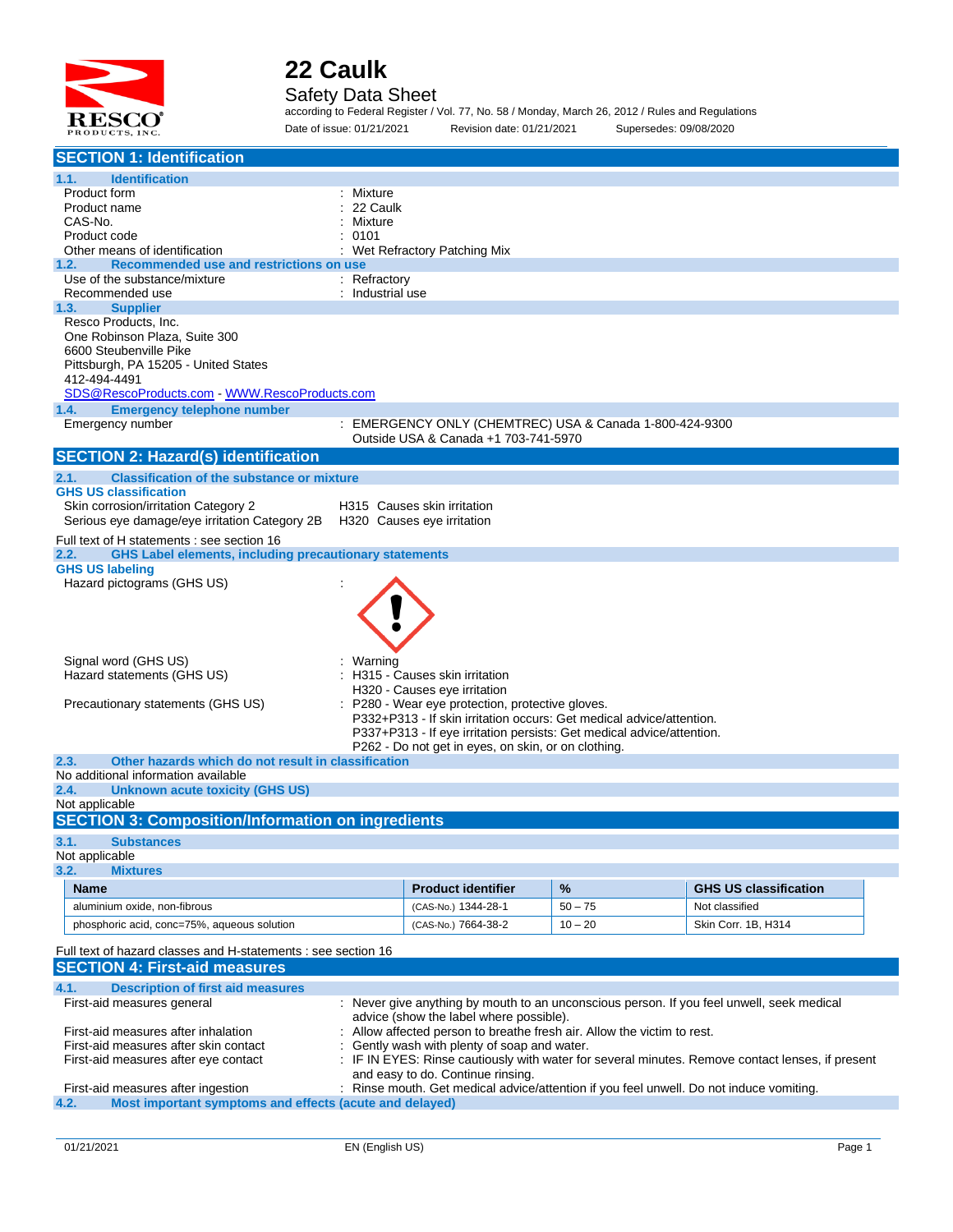### Safety Data Sheet

according to Federal Register / Vol. 77, No. 58 / Monday, March 26, 2012 / Rules and Regulations

| Symptoms/effects after skin contact<br>Symptoms/effects after eye contact                              | : Causes skin irritation.<br>: Causes eye irritation.                                                            |
|--------------------------------------------------------------------------------------------------------|------------------------------------------------------------------------------------------------------------------|
| 4.3.<br>Immediate medical attention and special treatment, if necessary                                |                                                                                                                  |
| No additional information available                                                                    |                                                                                                                  |
| <b>SECTION 5: Fire-fighting measures</b>                                                               |                                                                                                                  |
| Suitable (and unsuitable) extinguishing media<br>5.1.<br>Suitable extinguishing media                  | : Use extinguishing media appropriate for surrounding fire.                                                      |
| Unsuitable extinguishing media                                                                         | : In case of fire, all extinguishing media allowed.                                                              |
| Specific hazards arising from the chemical<br>5.2.                                                     |                                                                                                                  |
| Fire hazard                                                                                            | : Non-flammable.                                                                                                 |
| Special protective equipment and precautions for fire-fighters<br>5.3.<br>Firefighting instructions    | : No specific fire-fighting instructions required.                                                               |
| Protection during firefighting                                                                         | : Do not enter fire area without proper protective equipment, including respiratory protection.                  |
| <b>SECTION 6: Accidental release measures</b>                                                          |                                                                                                                  |
| 6.1.<br>Personal precautions, protective equipment and emergency procedures                            |                                                                                                                  |
| 6.1.1.<br>For non-emergency personnel                                                                  |                                                                                                                  |
| Protective equipment                                                                                   | : Safety glasses. Protective gloves.                                                                             |
| <b>Emergency procedures</b><br>6.1.2.<br>For emergency responders                                      | : Avoid contact with skin and eyes.                                                                              |
| Protective equipment                                                                                   | : Equip cleanup crew with proper protection.                                                                     |
| <b>Environmental precautions</b><br>6.2.                                                               |                                                                                                                  |
| Prevent entry to sewers and public waters.                                                             |                                                                                                                  |
| Methods and material for containment and cleaning up<br>6.3.<br>For containment                        | : Collect spillage.                                                                                              |
| Methods for cleaning up                                                                                | : Mechanically recover the product.                                                                              |
| <b>Reference to other sections</b><br>6.4.                                                             |                                                                                                                  |
| No additional information available                                                                    |                                                                                                                  |
| <b>SECTION 7: Handling and storage</b>                                                                 |                                                                                                                  |
| <b>Precautions for safe handling</b><br>7.1.                                                           |                                                                                                                  |
| Precautions for safe handling                                                                          | : Avoid contact with skin and eyes. Do not handle until all safety precautions have been read and<br>understood. |
| Hygiene measures                                                                                       | : Wash hands and other exposed areas with mild soap and water before eating, drinking or                         |
|                                                                                                        | smoking and when leaving work.                                                                                   |
| Conditions for safe storage, including any incompatibilities<br>7.2.                                   |                                                                                                                  |
| Storage conditions<br>Incompatible products                                                            | : Store this product in a dry location where it can be protected from the elements.<br>: Finely divided metals.  |
| <b>SECTION 8: Exposure controls/personal protection</b>                                                |                                                                                                                  |
| 8.1.<br><b>Control parameters</b>                                                                      |                                                                                                                  |
| 22 Caulk (Mixture)                                                                                     |                                                                                                                  |
| No additional information available                                                                    |                                                                                                                  |
|                                                                                                        |                                                                                                                  |
| aluminium oxide, non-fibrous (1344-28-1)                                                               |                                                                                                                  |
| <b>USA - ACGIH - Occupational Exposure Limits</b>                                                      |                                                                                                                  |
| ACGIH TWA (mg/m <sup>3</sup> )                                                                         | 1 mg/m <sup>3</sup> respirable dust                                                                              |
| phosphoric acid, conc=75%, aqueous solution (7664-38-2)                                                |                                                                                                                  |
| No additional information available                                                                    |                                                                                                                  |
| 8.2.<br><b>Appropriate engineering controls</b>                                                        |                                                                                                                  |
| Appropriate engineering controls                                                                       | : Emergency eye wash fountain with clean water.                                                                  |
| Individual protection measures/Personal protective equipment<br>8.3.<br>Personal protective equipment: |                                                                                                                  |
| Avoid all unnecessary exposure.                                                                        |                                                                                                                  |
| Hand protection:                                                                                       |                                                                                                                  |
| Wear protective gloves.                                                                                |                                                                                                                  |
| Eye protection:                                                                                        |                                                                                                                  |
| Chemical goggles or safety glasses                                                                     |                                                                                                                  |
| Skin and body protection:<br>Wear suitable protective clothing                                         |                                                                                                                  |
|                                                                                                        |                                                                                                                  |
| <b>SECTION 9: Physical and chemical properties</b>                                                     |                                                                                                                  |
| 9.1.<br>Information on basic physical and chemical properties<br>Physical state                        | : Liquid                                                                                                         |
|                                                                                                        | : Putty like.                                                                                                    |
| Appearance<br>Color                                                                                    | : white                                                                                                          |
| Odor                                                                                                   | : odorless                                                                                                       |
|                                                                                                        |                                                                                                                  |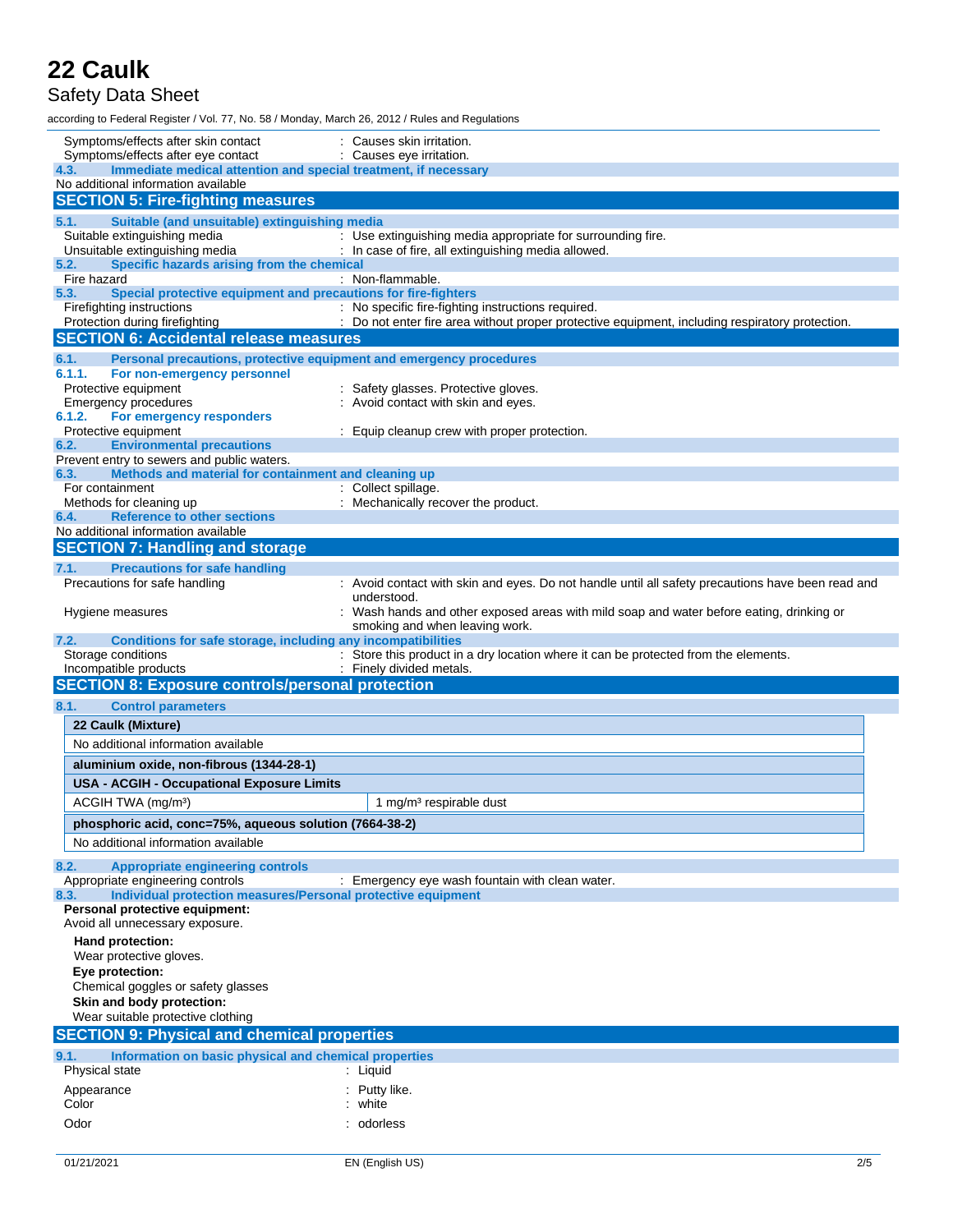### Safety Data Sheet

according to Federal Register / Vol. 77, No. 58 / Monday, March 26, 2012 / Rules and Regulations

| Odor threshold                                                                      | No data available                                                                               |
|-------------------------------------------------------------------------------------|-------------------------------------------------------------------------------------------------|
| pH                                                                                  | No data available                                                                               |
| Melting point                                                                       | : > 2000 °F                                                                                     |
|                                                                                     | : No data available                                                                             |
| Freezing point                                                                      |                                                                                                 |
| Boiling point                                                                       | No data available                                                                               |
| Flash point                                                                         | No data available                                                                               |
| Relative evaporation rate (butyl acetate=1)                                         | No data available                                                                               |
| Flammability (solid, gas)                                                           | : Non flammable.                                                                                |
| Vapor pressure                                                                      | : No data available                                                                             |
| Relative vapor density at 20 °C                                                     | : No data available                                                                             |
| Relative density                                                                    | : $\approx 1.6$                                                                                 |
|                                                                                     |                                                                                                 |
| Solubility                                                                          | : Slightly soluble.                                                                             |
| Partition coefficient n-octanol/water (Log Pow)                                     | : No data available                                                                             |
| Auto-ignition temperature                                                           | : No data available                                                                             |
| Decomposition temperature                                                           | No data available                                                                               |
| Viscosity, kinematic                                                                | No data available                                                                               |
| Viscosity, dynamic                                                                  | No data available                                                                               |
| Explosion limits                                                                    | : No data available                                                                             |
| <b>Explosive properties</b>                                                         | : No data available                                                                             |
| Oxidizing properties                                                                | : No data available                                                                             |
| 9.2.<br><b>Other information</b>                                                    |                                                                                                 |
| No additional information available                                                 |                                                                                                 |
| <b>SECTION 10: Stability and reactivity</b>                                         |                                                                                                 |
| 10.1.<br><b>Reactivity</b>                                                          |                                                                                                 |
| Air Setting.                                                                        |                                                                                                 |
| 10.2.<br><b>Chemical stability</b>                                                  |                                                                                                 |
| Stable under normal conditions.                                                     |                                                                                                 |
| <b>Possibility of hazardous reactions</b><br>10.3.                                  |                                                                                                 |
| No additional information available<br><b>Conditions to avoid</b><br>10.4.          |                                                                                                 |
| No additional information available                                                 |                                                                                                 |
| 10.5.<br><b>Incompatible materials</b>                                              |                                                                                                 |
| No additional information available                                                 |                                                                                                 |
| <b>Hazardous decomposition products</b><br>10.6.                                    |                                                                                                 |
| No additional information available<br><b>SECTION 11: Toxicological information</b> |                                                                                                 |
|                                                                                     |                                                                                                 |
| 11.1.<br><b>Information on toxicological effects</b>                                |                                                                                                 |
| Acute toxicity (oral)<br>Acute toxicity (dermal)                                    | Not classified<br>Not classified                                                                |
| Acute toxicity (inhalation)                                                         | Not classified                                                                                  |
| aluminium oxide, non-fibrous (1344-28-1)                                            |                                                                                                 |
| LD50 oral rat                                                                       | > 15900 mg/kg body weight (Equivalent or similar to OECD 401, Rat, Male / female,               |
|                                                                                     | Experimental value, Oral)                                                                       |
| LC50 Inhalation - Rat                                                               | 7.6 mg/l air (Equivalent or similar to OECD 403, 1 h, Rat, Male, Experimental value, Inhalation |
|                                                                                     | (aerosol))                                                                                      |
| Skin corrosion/irritation                                                           | Causes skin irritation.                                                                         |
| Serious eye damage/irritation                                                       | Causes eye irritation.                                                                          |
| Respiratory or skin sensitization<br>Germ cell mutagenicity                         | Not classified<br>Not classified                                                                |
| Carcinogenicity                                                                     | Not classified                                                                                  |
| Reproductive toxicity                                                               | Not classified                                                                                  |
| STOT-single exposure                                                                | Not classified                                                                                  |
| STOT-repeated exposure                                                              | Not classified                                                                                  |
| Aspiration hazard                                                                   | Not classified                                                                                  |
| Viscosity, kinematic                                                                | No data available                                                                               |
| Symptoms/effects after inhalation                                                   | May cause cancer by inhalation. Danger of serious damage to health by prolonged exposure        |
|                                                                                     | through inhalation.                                                                             |
| Symptoms/effects after skin contact                                                 | : Causes skin irritation.                                                                       |

Symptoms/effects after eye contact : Causes eye irritation.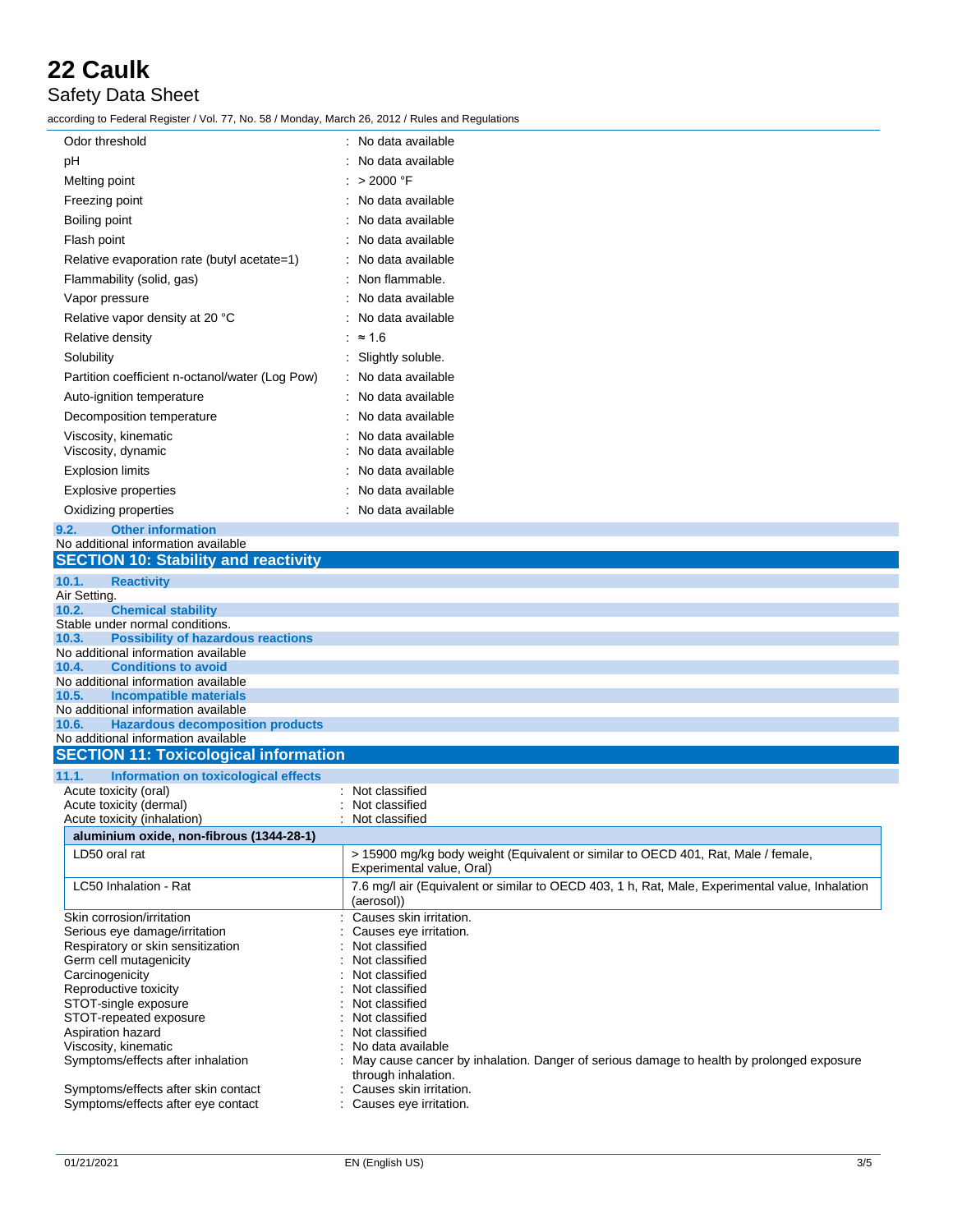#### Safety Data Sheet

according to Federal Register / Vol. 77, No. 58 / Monday, March 26, 2012 / Rules and Regulations

| <b>SECTION 12: Ecological information</b>                                                                                                                                                                                                                                                                                    |                                                                                                                                 |  |  |
|------------------------------------------------------------------------------------------------------------------------------------------------------------------------------------------------------------------------------------------------------------------------------------------------------------------------------|---------------------------------------------------------------------------------------------------------------------------------|--|--|
| 12.1.<br><b>Toxicity</b>                                                                                                                                                                                                                                                                                                     |                                                                                                                                 |  |  |
| No additional information available                                                                                                                                                                                                                                                                                          |                                                                                                                                 |  |  |
|                                                                                                                                                                                                                                                                                                                              |                                                                                                                                 |  |  |
| 12.2.<br><b>Persistence and degradability</b>                                                                                                                                                                                                                                                                                |                                                                                                                                 |  |  |
| aluminium oxide, non-fibrous (1344-28-1)                                                                                                                                                                                                                                                                                     |                                                                                                                                 |  |  |
| Persistence and degradability                                                                                                                                                                                                                                                                                                | Not applicable.                                                                                                                 |  |  |
| Chemical oxygen demand (COD)<br>ThOD                                                                                                                                                                                                                                                                                         | Not applicable                                                                                                                  |  |  |
|                                                                                                                                                                                                                                                                                                                              | Not applicable                                                                                                                  |  |  |
| phosphoric acid, conc=75%, aqueous solution (7664-38-2)                                                                                                                                                                                                                                                                      |                                                                                                                                 |  |  |
| Persistence and degradability                                                                                                                                                                                                                                                                                                | Biodegradability: not applicable.                                                                                               |  |  |
| 12.3.<br><b>Bioaccumulative potential</b>                                                                                                                                                                                                                                                                                    |                                                                                                                                 |  |  |
| aluminium oxide, non-fibrous (1344-28-1)                                                                                                                                                                                                                                                                                     |                                                                                                                                 |  |  |
| Bioaccumulative potential                                                                                                                                                                                                                                                                                                    | No data available.                                                                                                              |  |  |
| phosphoric acid, conc=75%, aqueous solution (7664-38-2)                                                                                                                                                                                                                                                                      |                                                                                                                                 |  |  |
| Bioaccumulative potential                                                                                                                                                                                                                                                                                                    | No test data of component(s) available.                                                                                         |  |  |
| 12.4.<br><b>Mobility in soil</b>                                                                                                                                                                                                                                                                                             |                                                                                                                                 |  |  |
| aluminium oxide, non-fibrous (1344-28-1)                                                                                                                                                                                                                                                                                     |                                                                                                                                 |  |  |
| Ecology - soil                                                                                                                                                                                                                                                                                                               | No data available.                                                                                                              |  |  |
| phosphoric acid, conc=75%, aqueous solution (7664-38-2)                                                                                                                                                                                                                                                                      |                                                                                                                                 |  |  |
| Ecology - soil                                                                                                                                                                                                                                                                                                               | Highly mobile in soil.                                                                                                          |  |  |
| 12.5.<br><b>Other adverse effects</b>                                                                                                                                                                                                                                                                                        |                                                                                                                                 |  |  |
| No additional information available                                                                                                                                                                                                                                                                                          |                                                                                                                                 |  |  |
| <b>SECTION 13: Disposal considerations</b>                                                                                                                                                                                                                                                                                   |                                                                                                                                 |  |  |
| <b>Disposal methods</b><br>13.1.                                                                                                                                                                                                                                                                                             |                                                                                                                                 |  |  |
| Product/Packaging disposal recommendations<br><b>SECTION 14: Transport information</b>                                                                                                                                                                                                                                       | : Do not discharge into the sewer.                                                                                              |  |  |
| <b>Department of Transportation (DOT)</b>                                                                                                                                                                                                                                                                                    |                                                                                                                                 |  |  |
| In accordance with DOT                                                                                                                                                                                                                                                                                                       |                                                                                                                                 |  |  |
| Not regulated                                                                                                                                                                                                                                                                                                                |                                                                                                                                 |  |  |
| <b>Transportation of Dangerous Goods</b>                                                                                                                                                                                                                                                                                     |                                                                                                                                 |  |  |
| Not regulated                                                                                                                                                                                                                                                                                                                |                                                                                                                                 |  |  |
| <b>Transport by sea</b>                                                                                                                                                                                                                                                                                                      |                                                                                                                                 |  |  |
| Not regulated<br><b>Air transport</b>                                                                                                                                                                                                                                                                                        |                                                                                                                                 |  |  |
| Not regulated                                                                                                                                                                                                                                                                                                                |                                                                                                                                 |  |  |
| <b>SECTION 15: Regulatory information</b>                                                                                                                                                                                                                                                                                    |                                                                                                                                 |  |  |
| 15.1. US Federal regulations                                                                                                                                                                                                                                                                                                 |                                                                                                                                 |  |  |
| 22 Caulk (Mixture)                                                                                                                                                                                                                                                                                                           |                                                                                                                                 |  |  |
| Substances Control Act (TSCA) inventory                                                                                                                                                                                                                                                                                      | All components of this product are listed, or excluded from listing, on the United States Environmental Protection Agency Toxic |  |  |
| aluminium oxide, non-fibrous (1344-28-1)                                                                                                                                                                                                                                                                                     |                                                                                                                                 |  |  |
| Not subject to reporting requirements of the United States SARA Section 313                                                                                                                                                                                                                                                  |                                                                                                                                 |  |  |
| Note: The section 313 chemical list contains "CAS # 1344-28-1 Aluminum Oxide (Fibrous forms)"; the Aluminum oxide<br>Note<br>contained in this product is non-fibrous, and thus is not a section 313 material. Only manufacturing, processing, or otherwise<br>use of aluminum oxide in the fibrous form triggers reporting. |                                                                                                                                 |  |  |
| phosphoric acid, conc=75%, aqueous solution (7664-38-2)                                                                                                                                                                                                                                                                      |                                                                                                                                 |  |  |
| Not subject to reporting requirements of the United States SARA Section 313                                                                                                                                                                                                                                                  |                                                                                                                                 |  |  |
| <b>CERCLA RQ</b>                                                                                                                                                                                                                                                                                                             | 5000 lb                                                                                                                         |  |  |
| 15.2. International regulations                                                                                                                                                                                                                                                                                              |                                                                                                                                 |  |  |
| <b>CANADA</b>                                                                                                                                                                                                                                                                                                                |                                                                                                                                 |  |  |
| aluminium oxide, non-fibrous (1344-28-1)                                                                                                                                                                                                                                                                                     |                                                                                                                                 |  |  |

Listed on the Canadian DSL (Domestic Substances List)